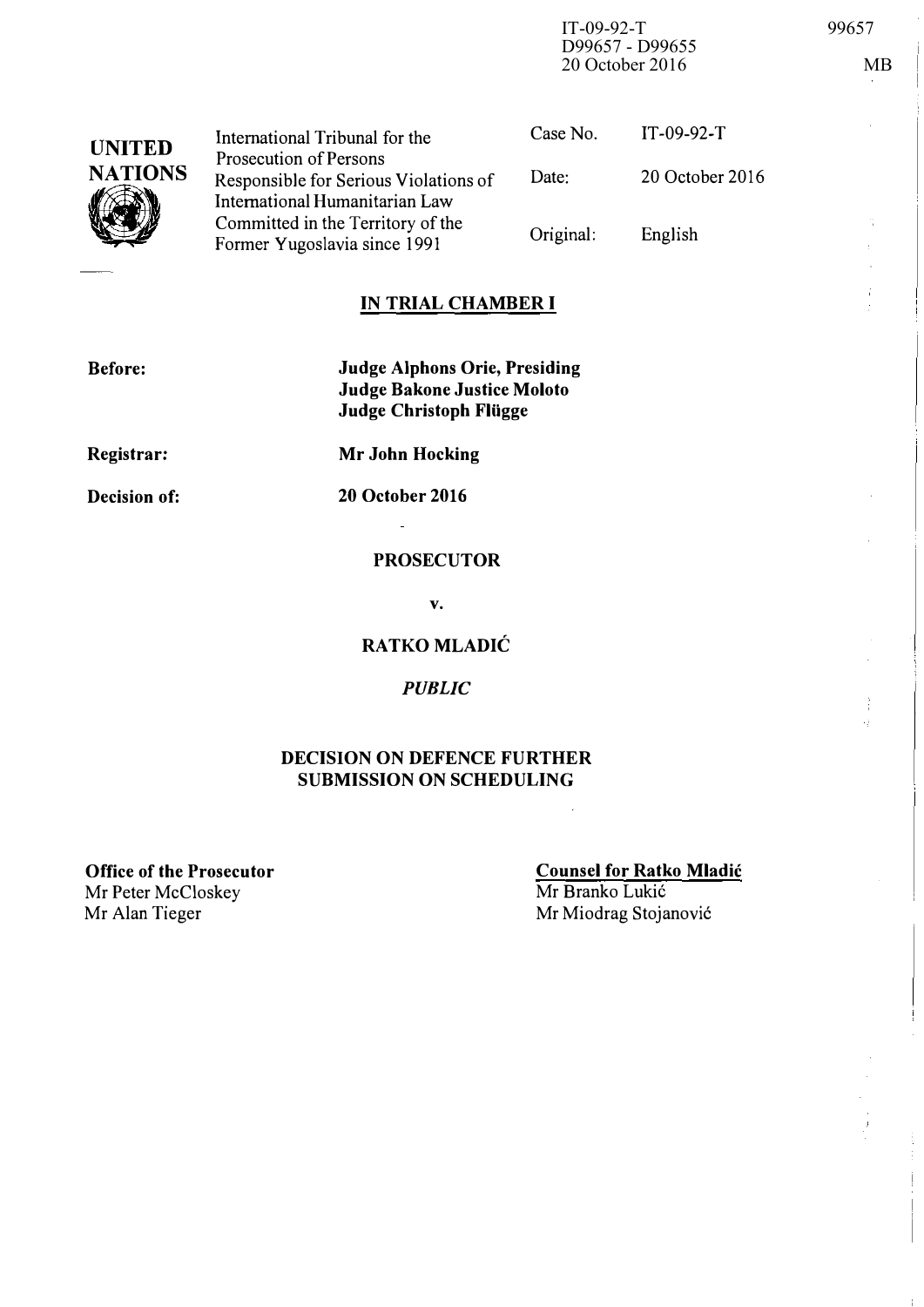TRIAL CHAMBER I of the International Tribunal for the Prosecution of Persons Responsible for Serious Violations of International Humanitarian Law Committed in the Territory of the Former Yugoslavia since 1991 ("Chamber" and "Tribunal", respectively);

NOTING that on 9 September 2016, the Chamber issued a Scheduling Order, ordering that final trial briefs be filed by 25 October 2016 and that closing arguments commence 5 December 2016;

NOTING that on 28 September 2016, the Chamber denied a Defence request to reconsider the Scheduling Order and granted a Defence request for certification to appeal the Scheduling Order; $\frac{2}{3}$ 

NOTING that on 5 October 2016, the Defence appealed the Scheduling Order, requesting, inter alia, that the Appeals Chamber extend the deadline for the filing of final trial briefs to 12 January 2017 and set the commencement of closing arguments for five weeks thereafter;<sup>3</sup>

NOTING that on 14 October 2016, the Defence emailed the Chamber and the Prosecution regarding its ability to meet the deadlines set by the Chamber, and that the Chamber responded by emai1 the same day, advising that, as the matter had been litigated and continued to be litigated before the Appeals Chamber, the Defence should make such submissions on the record so that the Prosecution could respond and the matter could be properly considered;

NOTING that on 17 October 2016, the Defence filed a motion ("Further Motion"), making submissions with respect to its ability to meet the deadlines set by the Chamber and requesting that the Chamber extend the deadline for the filing of final trial briefs to 7 December 2016 and set the commencement of closing arguments for 12 January 2017;<sup>4</sup>

NOTING that on 17 October 2016, the Prosecution responded;<sup>5</sup>

Scheduling Order, 9 September 2016, pp. 3-4.

 $2<sub>1</sub>$ Decision on Defence Motion Seeking Reconsideration of or Certification to Appeal Scheduling Order, 28 September 2016, para. 13. See also Motion for Reconsideration or, in the Alternative, Certification to Appeal Chamber's Disregard of Defence Further Submissions in Support of "Defence Motion Requesting 7 December 2016 for the Final Brief and 12 January 2017 for Closing Arguments", 16 September 2016 (Confidential).

 $\overline{3}$ Prosecutor v. Ratko Mladić, Case No. IT-09-92-AR73.7, Interlocutory Appeal Brief Challenging the Decision of the Trial Chamber on the Defence Motion Regarding Scheduling Order (Public with Confidential Annex and Public Redacted Annex), 5 October 2016, para. 55.

 $\boldsymbol{A}$ Defence Further Submission on Scheduling, 17 October 2016.

<sup>5</sup>  Prosecution Response to Defence Further Submission on Scheduling, 17 October 2016.